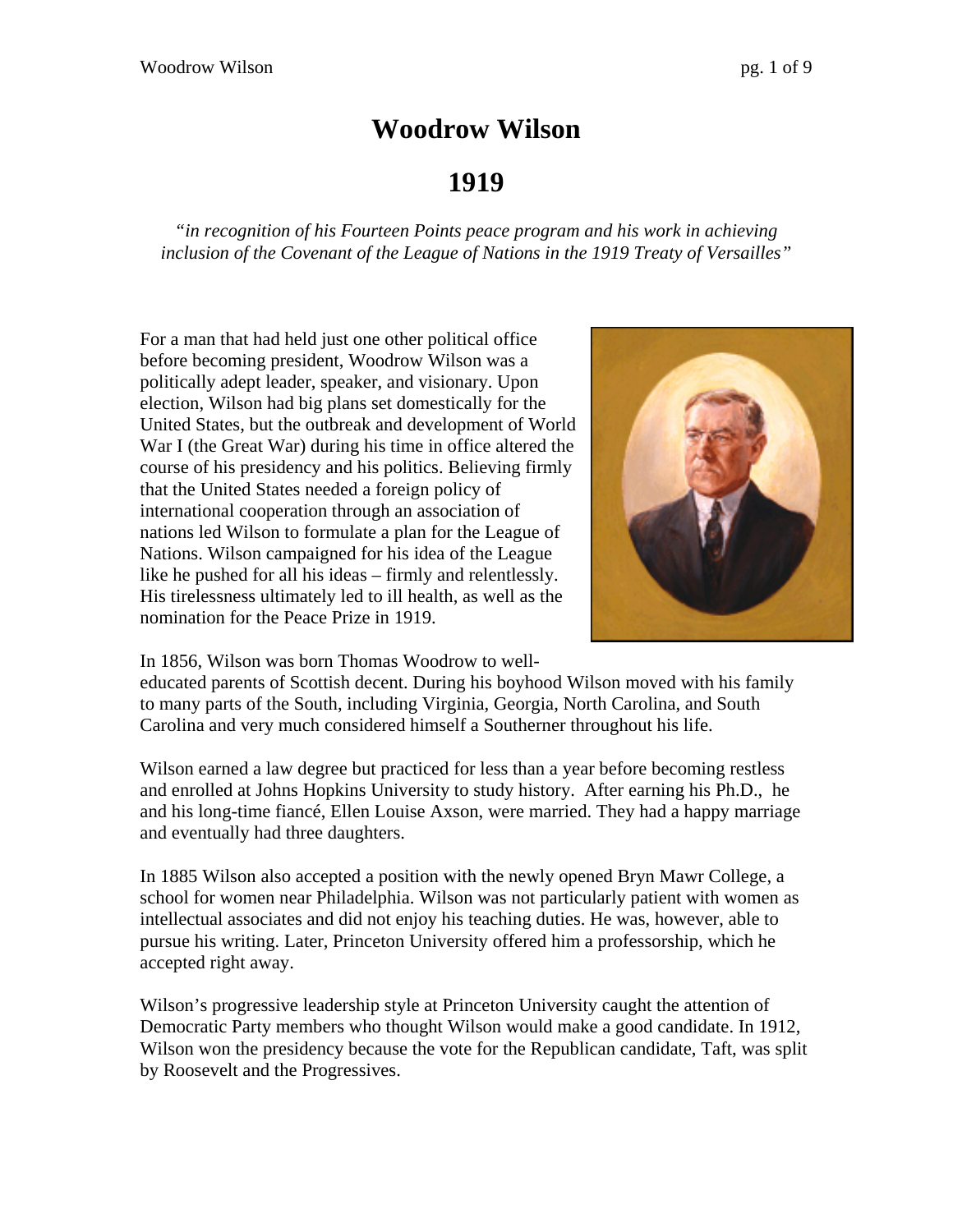As president, Wilson protected American interests in revolutionary Mexico and fought for American rights on the high seas. He oversaw the creation of the Federal Reserve system, cut the tariff, and developed a reputation as a reformer. His sharp warnings to Germany led to the resignation of his secretary of state, William Jennings Bryan, a pacifist.

In 1916 he was reelected by a slim margin with the slogan, "He kept us out of war," although his attempts to mediate in the war failed. At the outbreak of war, he encouraged the United States to be politically neutral; however, after several American ships had been sunk by the Germans, he secured a declaration of war against Germany on April 6, 1917.

Wilson wrote up a general outline to help encourage a peaceful settlement to World War I (The Great War) in a speech known as Fourteen Points. The speech explained Wilson's belief in a doctrine of selfdetermination -- that each nation should have full powers to govern itself and not be ruled or influenced by other nations. In the speech he also encouraged the settlement of territorial disputes between nations. The Germans accepted Wilson's terms for peace on November 11, 1918.

He immediately traveled to Paris to help mediate and negotiate lasting peace. He

# **1856- 1924**

- Wilson is the only president to earn a doctorate in a non-law field
- During Wilson's term the  $17<sup>th</sup>$ ,  $18<sup>th</sup>$ , and 19<sup>th</sup> Amendments were established
- He is the only president buried in Washington, D.C.
- Wilson served as Governor of New Jersey
- He was a professor at the allwoman Bryn Mawr College, in Pennsylvania

*"We are citizens of the world. The tragedy is that we do not know this."* 

campaigned for the League of Nations, an international organization that Wilson believed would help nations cooperate with each other and eliminate the need for future wars.

In the United States, however, Wilson found that the Senate would not approve U.S. membership to the League because it would make the U.S. subordinate to the votes of other nations in case of war. Wilson would not give up on his League of Nations and the ideal of international cooperation. He ultimately suffered a major stroke during his campaign to get public support for the idea, and was unable to win over the Senate on the League of Nations.

Wilson was awarded the 1919 Nobel Peace Prize, but the treaty embodying the League of Nations was ultimately rejected by the Senate in 1920. He left the White House in March of 1921 and died in Washington, DC, on February 3, 1924.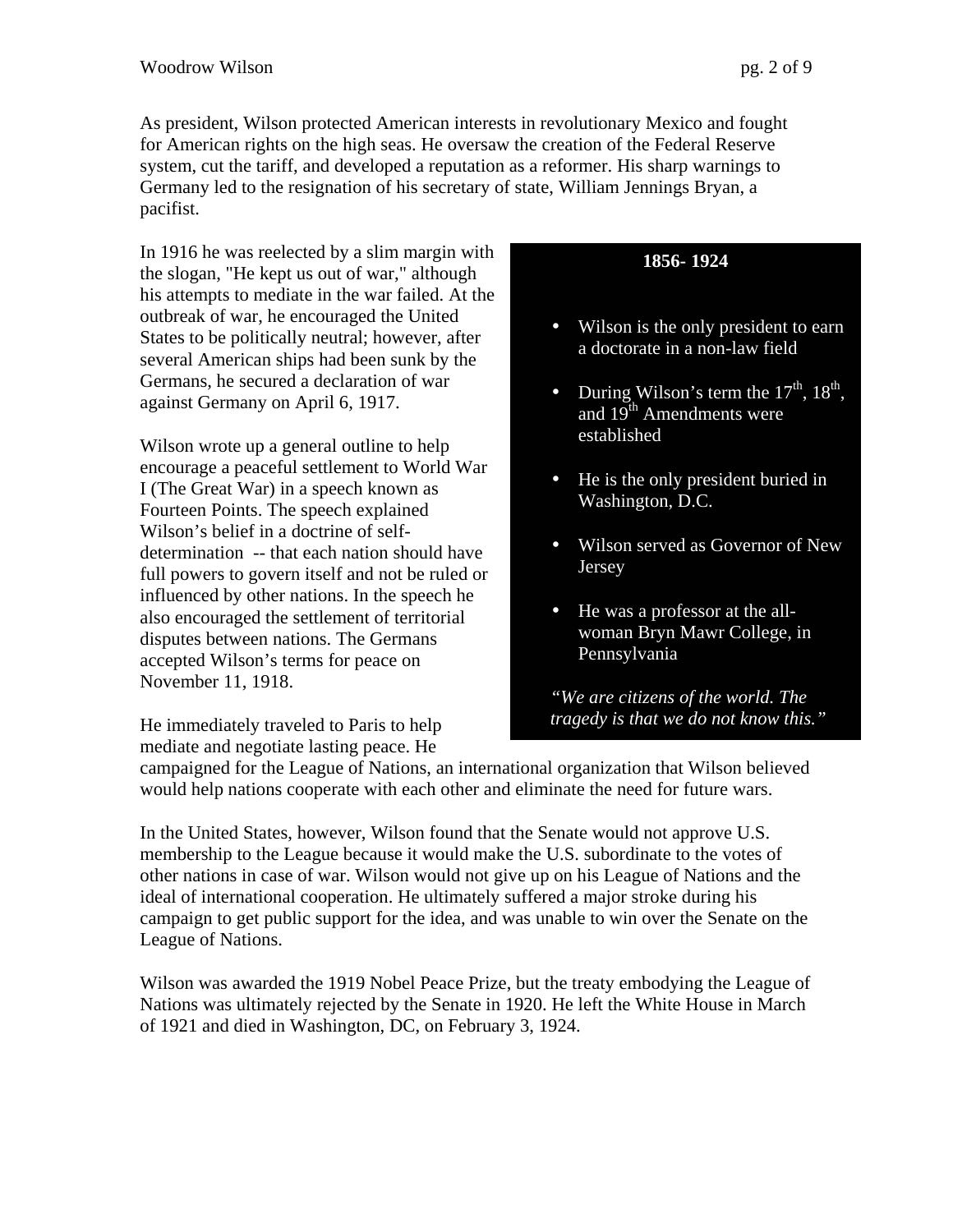# **Suggested Classroom Activities**

# **Introduction/Warm-Up:**

Think of a conflict that is presently unfolding either in your life, community, or world (example: a fight between your friends, the Middle East conflict) What is it? If you were designated as the official leader to help resolve this conflict in a peaceful way, how would you resolve it? Write a Peace Treaty that might help both sides work out their differences of opinion.

What do you think the United Nations is? Why do you think it exists? Have you heard anything in the news lately about the UN?

Is it more important for an individual country to look out for its own interests or for a group of countries to work together and compromise? Give reasons for your answer.

# **React to your favorite of the following Woodrow Wilson quotes:**

 "There must be, not a balance of power, but a community of power; not organized rivalries, but an organized peace."

"We are citizens of the world. The tragedy is that we do not know this."

"Friendship is the only cement that will ever hold the world together."

"If you will think about what you ought to do for other people, your character will take care of itself. Character is a by-product, and any man who devotes himself to its cultivation in his own case will become a selfish pig."

# **Discussion Questions**:

1. What experience or education prepared Wilson to become president? (Level1)

2. Why do you think the League of Nations was so important to Wilson? (Level 2)

3. Why did the United States remain neutral in the beginning of the Great War? (Level 2)

4. What do you think Wilson's views on slavery and the Civil War might have been? (Level 3)

5. Why did the League of Nations fail? (Level 3)

# **Vocabulary**:

1. Adept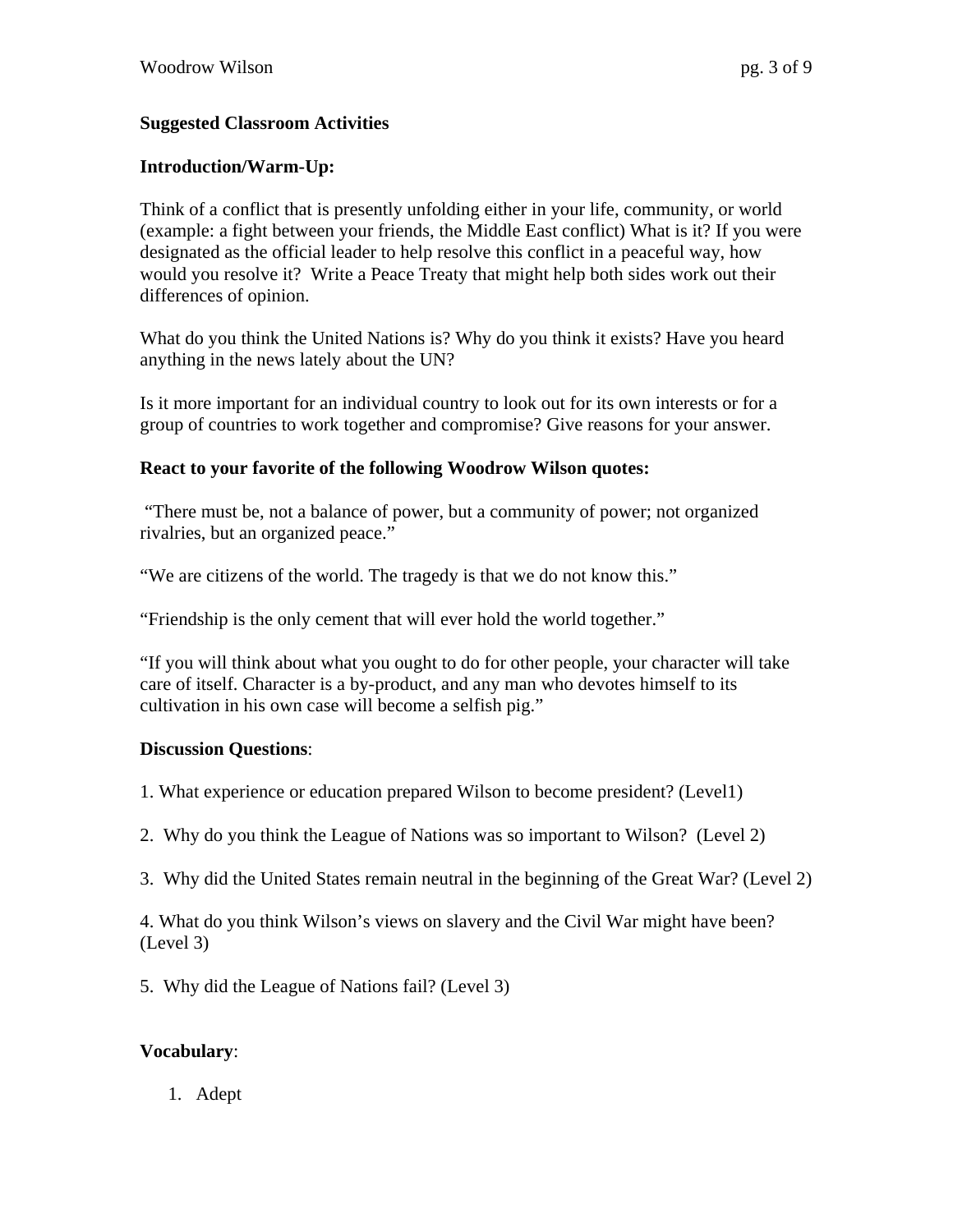- 2. League of Nations
- 3. Fourteen Points
- 4. Self-determination

# **Activities**:

# **Primary Source Document Activity: Wilson's 14 Points Speech**

Student read in groups to analyze and construct meaning from Wilson's famous speech, utilizing the SOAPStone method of document analysis (see attached worksheet)

# **Technology Option**:

As a computer lab activity, students research the powers of the League of Nations, its weaknesses, and reasons for its disbandment

# **Resources**:

Woodrow Wilson: A Portrait

An excellent and thorough PBS website that accompanies a Wilson documentary. Can be used successfully for research without the film.

http://www.pbs.org/wgbh/amex/wilson/index.html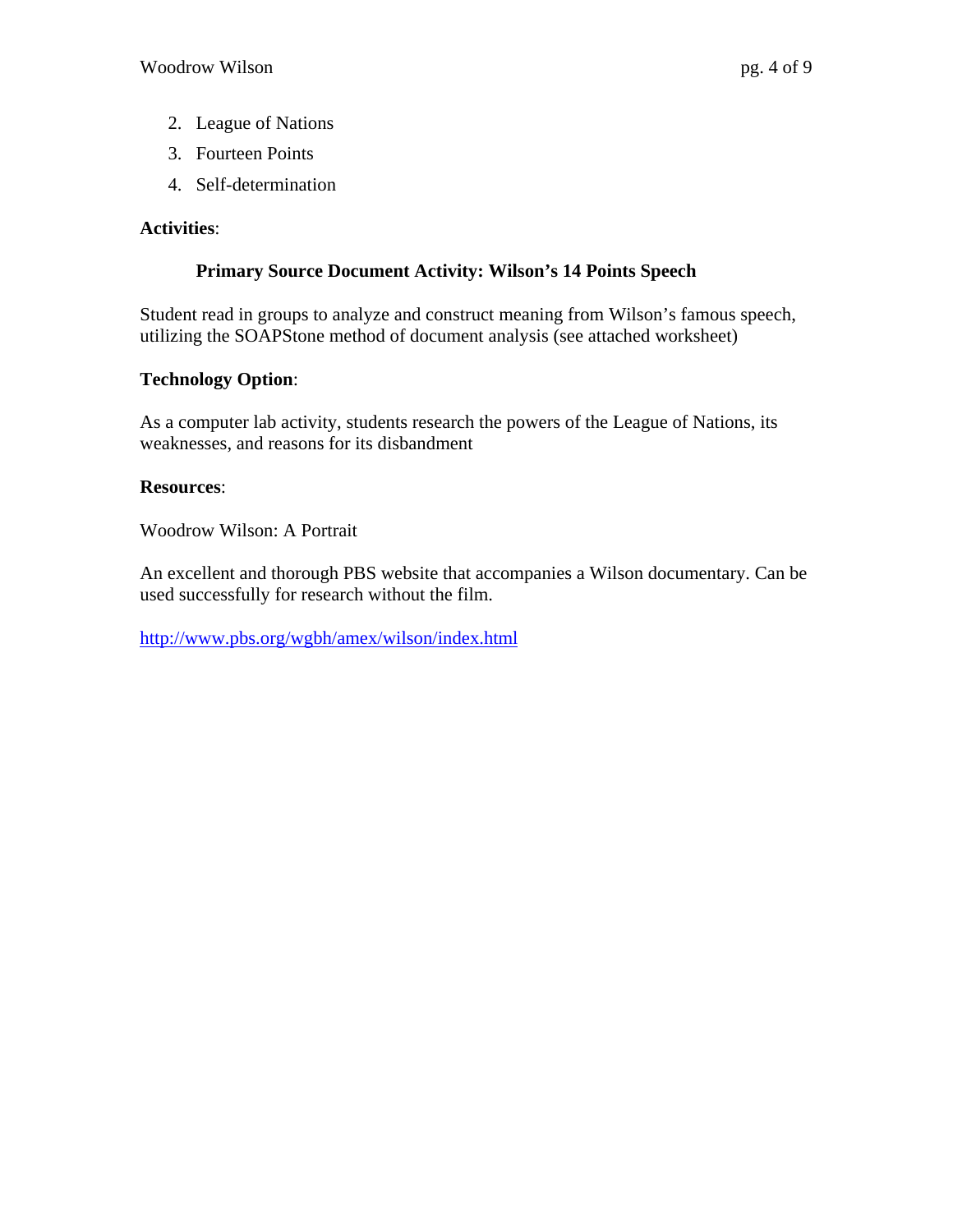# PRESIDENT WOODROW WILSON'S FOURTEEN POINTS

Introduction: What follows is the complete text of a 1918 speech by Woodrow Wilson. It outlines what has now become famously known as the Fourteen Points. Wilson firmly believed that these points would put those involved in World War I on the road to lasting peace.

As you read, you may notice language that you do not understand and you may feel confused. Be sure to circle any words or concepts that you may need to look up or figure out with your group. Remember, it is a primary source document and even historians have to do a lot of work to figure them out.

#### 8 January, 1918

It will be our wish and purpose that the processes of peace, when they are begun, shall be absolutely open and that they shall involve and permit henceforth no secret understandings of any kind. The day of conquest and aggrandizement is gone by; so is al so the day of secret covenants entered into in the interest of particular governments and likely at some unlooked-for moment to upset the peace of the world. It is this happy fact, now clear to the view of every public man whose thoughts do not still linger in an age that is dead and gone, which makes it possible for every nation whose purposes are consistent with justice and the peace of the world to avow nor or at any other time the objects it has in view.

We entered this war because violations of right had occurred which touched us to the quick and made the life of our own people impossible unless they were corrected and the world secure once for all against their recurrence. What we demand in this war, therefore, is nothing peculiar to ourselves. It is that the world be made fit and safe to live in; and particularly that it be made safe for every peace-loving nation which, like our own, wishes to live its own life, determine its own institutions, be assured of justice and fair dealing by the other peoples of the world as against force and selfish aggression. All the peoples of the world are in effect partners in this interest, and for our own part we see very clearly that unless justice be done to others not be done to us. The programme of the world's peace, therefore, is our programme; and that programme, the only possible programme, as we see it, is this:

I. Open covenants of peace, openly arrived at, after which there shall be no private international understandings of any kind but diplomacy shall proceed always frankly and in the public view.

II. Absolute freedom of navigation upon the seas, outside territorial waters, alike in peace and in war, except as the seas may be closed in whole or in part by international action for the enforcement of international covenants.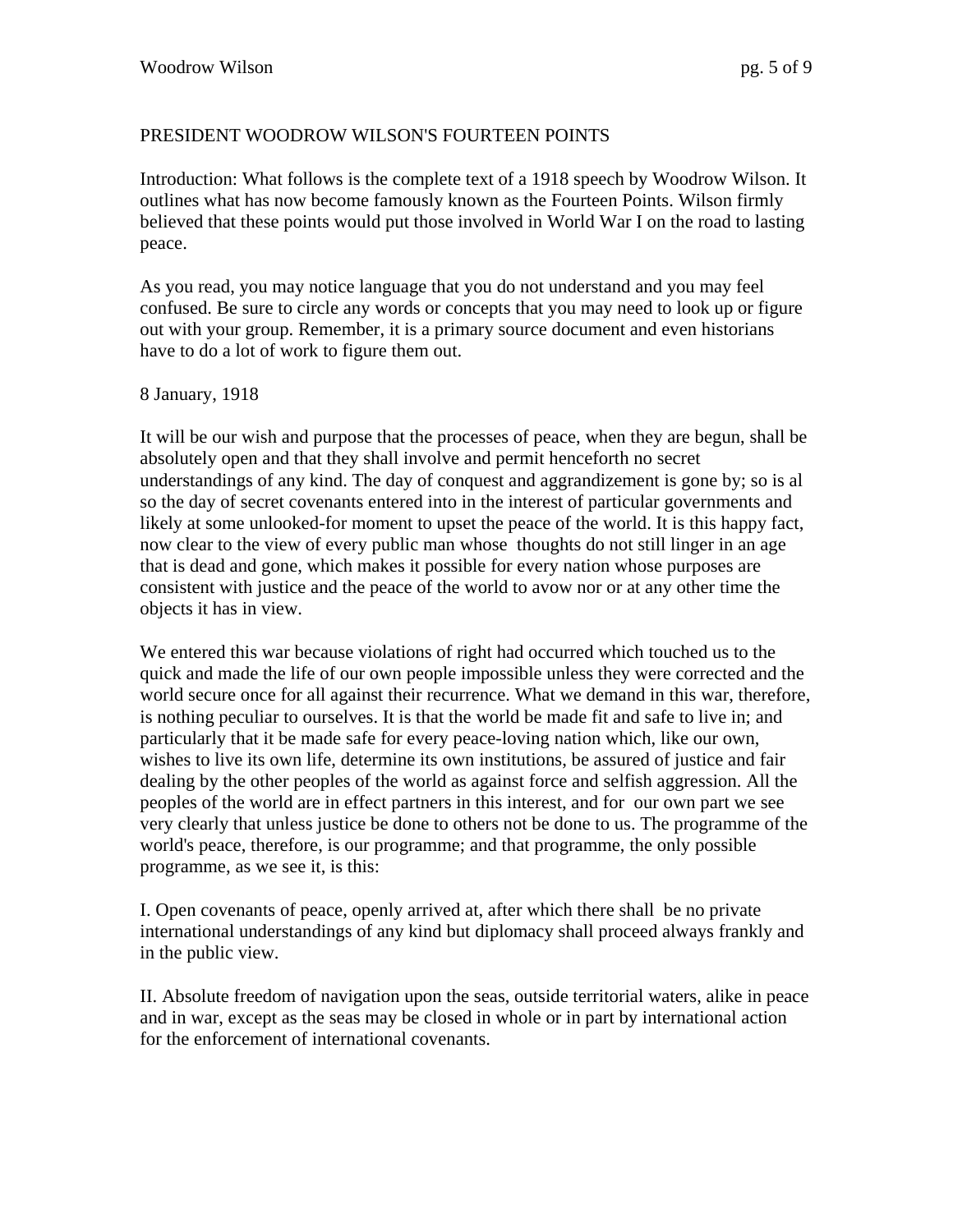III. The removal, so far as possible, of all economic barriers and the establishment of an equality of trade conditions among all the nations consenting to the peace and associating themselves for its maintenance.

IV. Adequate guarantees given and taken that national armaments will be reduced to the lowest point consistent with domestic safety.

V. A free, open-minded, and absolutely impartial adjustment of all colonial claims, based upon a strict observance of the principle that in determining all such questions of sovereignty the interests of the populations concerned must have equal weight with the equitable claims of the government whose title is to be determined.

VI. The evacuation of all Russian territory and such a settlement of all questions affecting Russia as will secure the best and freest cooperation of the other nations of the world in obtaining for her an unhampered and unembarrassed opportunity for the independent determination of her own political development and national policy and assure her of a sincere welcome into the society of free nations under institutions of her own choosing; and, more than a welcome, assistance also of every kind that she may need and may herself desire. The treatment accorded Russia by her sister nations in the months to come will be the acid test of their good will, of their comprehension of her needs as distinguished from their own interests, and of their intelligent and unselfish sympathy.

VII. Belgium, the whole world will agree, must be evacuated and restored, without any attempt to limit the sovereignty which she enjoys in common with all other free nations. No other single act will serve as this will serve to restore confidence among the nations in the laws which they have themselves set and determined for the government of their relations with one another. Without this healing act the whole structure and validity of international law is forever impaired.

VIII. All French territory should be freed and the invaded portions restored, and the wrong done to France by Prussia in 1871 in the matter of Alsace-Lorraine, which has unsettled the peace of the world for nearly fifty years, should be righted, in order that peace may once more be made secure in the interest of all.

IX. A readjustment of the frontiers of Italy should be effected along clearly recognizable lines of nationality.

X. The peoples of Austria-Hungary, whose place among the nations we wish to see safeguarded and assured, should be accorded the freest opportunity to autonomous development.

XI. Rumania, Serbia, and Montenegro should be evacuated; occupied territories restored; Serbia accorded free and secure access to the sea; and the relations of the several Balkan states to one another determined by friendly counsel along historically established lines of allegiance and nationality; and international guarantees of the political and economic independence and territorial integrity of the several Balkan states should be entered into.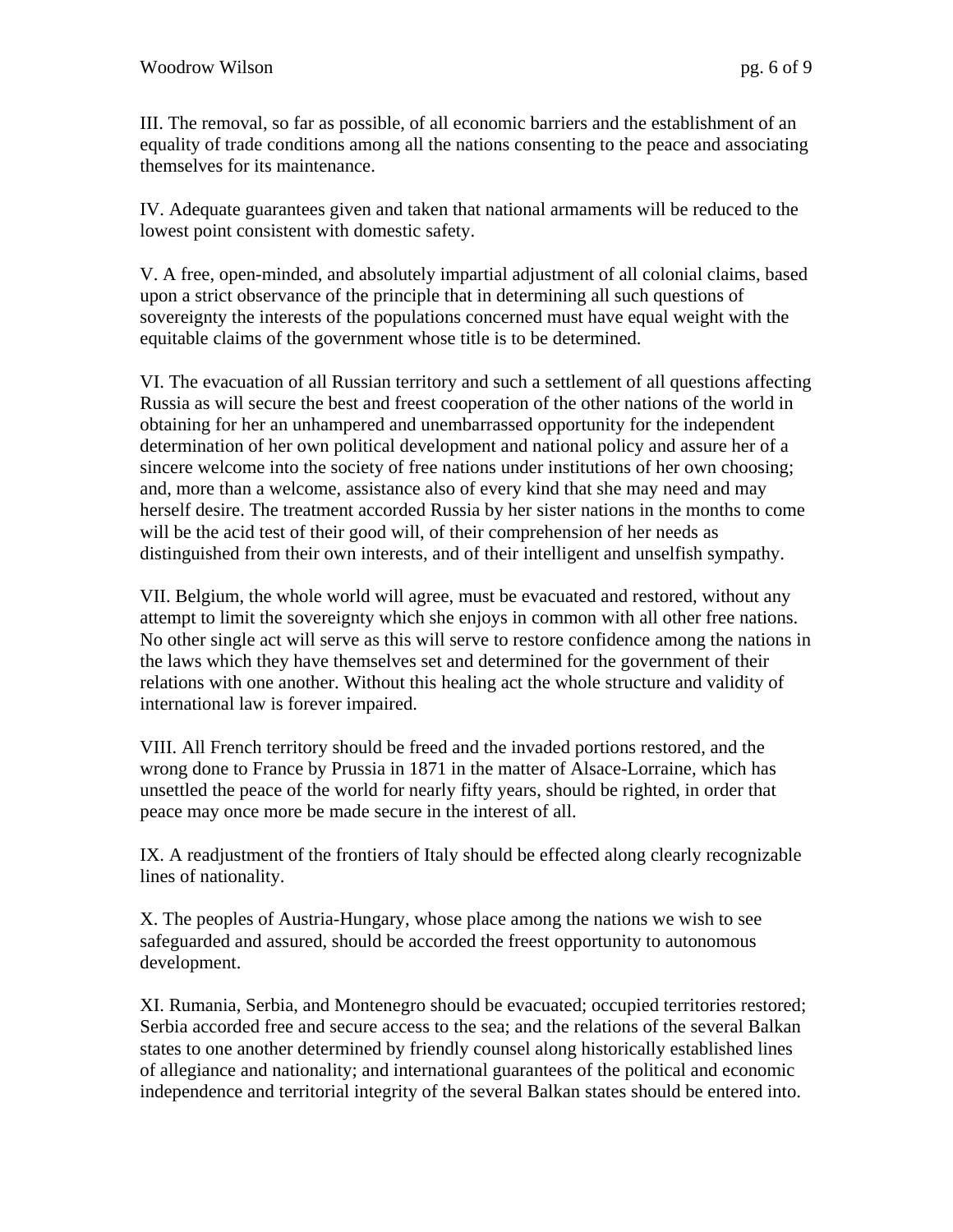XII. The Turkish portion of the present Ottoman Empire should be assured a secure sovereignty, but the other nationalities which are now under Turkish rule should be assured an undoubted security of life and an absolutely unmolested opportunity of autonomous development, and the Dardanelles should be permanently opened as a free passage to the ships and commerce of all nations under international guarantees.

XIII. An independent Polish state should be erected which should include the territories inhabited by indisputably Polish populations, which should be assured a free and secure access to the sea, and whose political and economic independence and territorial integrity should be guaranteed by international covenant.

XIV. A general association of nations must be formed under specific covenants for the purpose of affording mutual guarantees of political independence and territorial integrity to great and small states alike.

In regard to these essential rectifications of wrong and assertions of right we feel ourselves to be intimate partners of all the governments and peoples associated together against the Imperialists. We cannot be separated in interest or divided in purpose. We stand together until the end.

For such arrangements and covenants we are willing to fight and to continue to fight until they are achieved; but only because we wish the right to prevail and desire a just and stable peace such as can be secured only by removing the chief provocations to war, which this programme does remove. We have no jealousy of German greatness, and there is nothing in this programme that impairs it. We grudge her no achievement or distinction of learning or of pacific enterprise such as have made her record very bright an d very enviable. We do not wish to injure her or to block in any way her legitimate influence or power. We do not wish to fight her either with arms or with hostile arrangements of trade if she is willing to associate herself with us and the other peace-loving nations of the world in covenants of justice and law and fair dealing. We wish her only to accept a place of equality among the peoples of the world, -- the new world in which we now live, - instead of a place of mastery.

(Source: The Essential Documents of American History was compiled by Norman P. Desmarais and James H. McGovern of Providence College)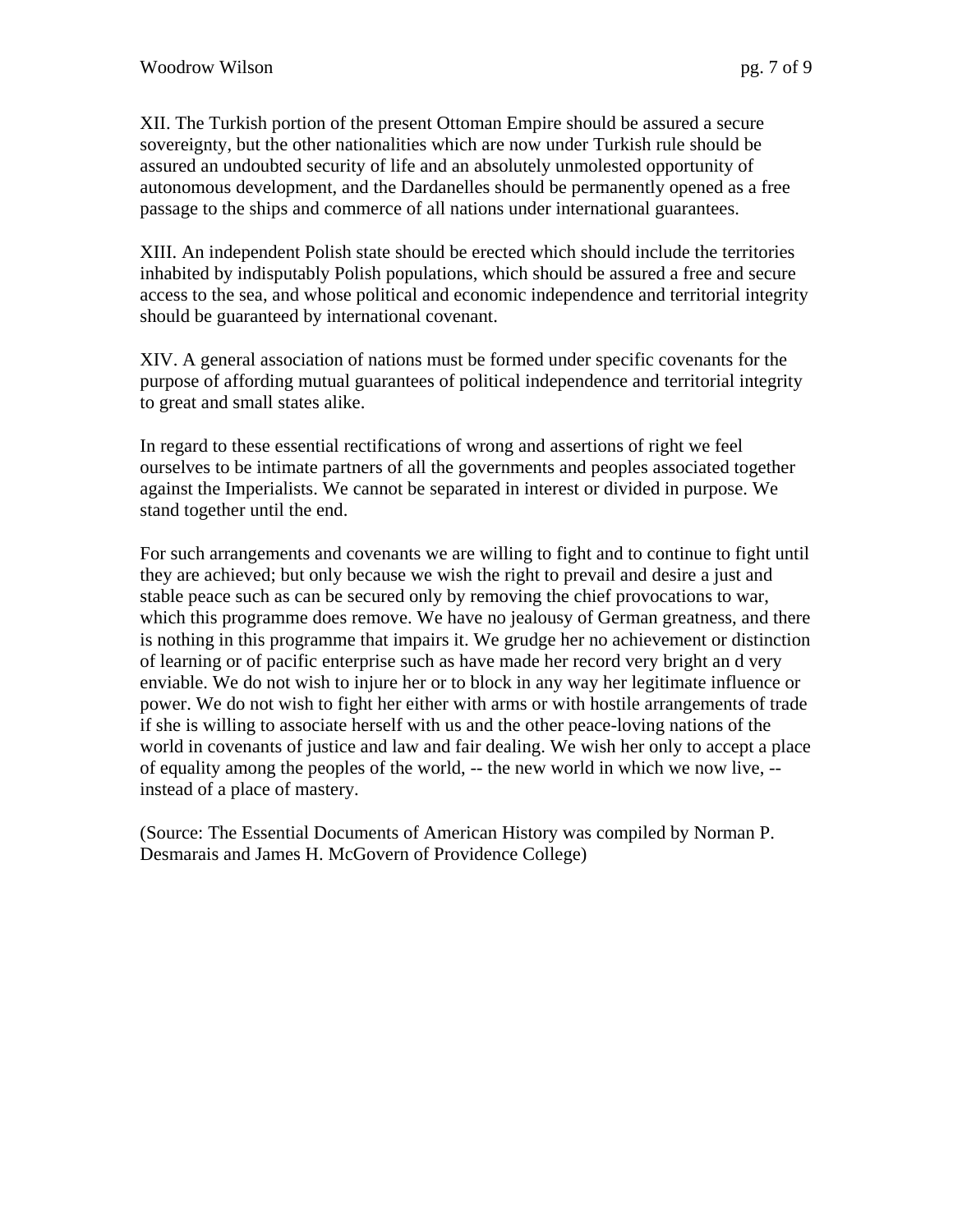# **SOAPStone: Primary Source Document Analysis**

Anyone can understand difficult primary source documents by figuring out a few key details:

Speaker and subject:

Objective:

Audience:

Points: